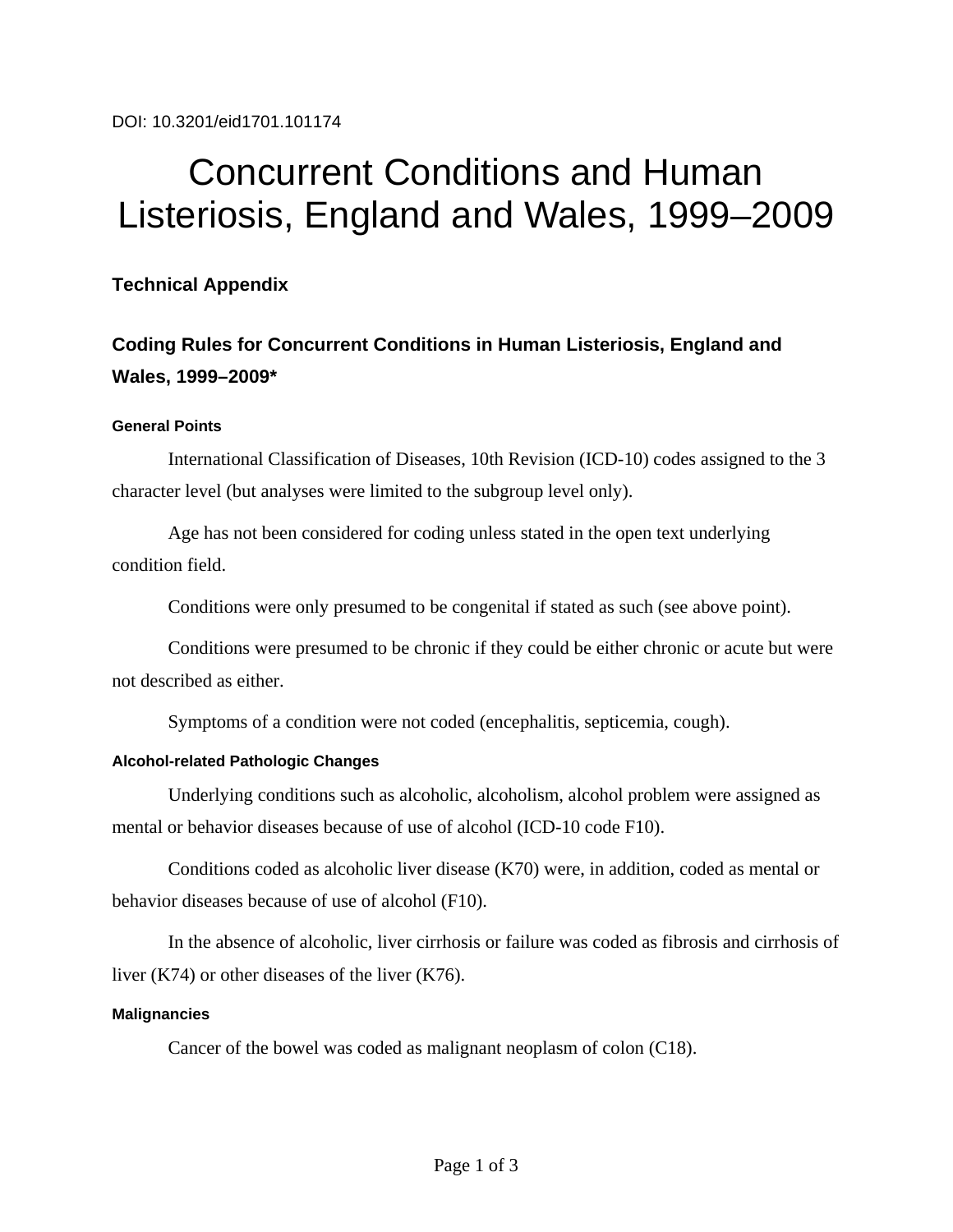Underlying conditions described as metastases, malignant tumor, cancer, cancerous growth have been coded as malignant neoplasm without specification of site (C80).

Only the primary cancer site was coded unless there was mention of a secondary site and no mention of the primary site.

Neutropenia, without any description of cause, was kept as a condition and coded as agranulocytosis (D70).

If a case with a defined malignancy was also described as being neutropenic, agranulocytosis was not coded.

Chemotherapy without any description of a malignancy or other condition was coded as malignant neoplasm without specification of site (C80).

The assumption was made that bone marrow transplant would most likely be a treatment for malignancies of the blood and, thus, in the absence of any other described conditions, was coded as other and unspecified malignant neoplasms of lymphoid, hematopoietic and related tissue (C96).

#### **Other Chronic Diseases**

Ischemic heart disease was coded as chronic ischemic heart disease (I25) unless stated otherwise. Following on from the general presumption that conditions are chronic if not stated otherwise.

Nonspecified heart disease was coded as complications and ill-defined descriptions of heart disease (I51).

Any treatments or indications of heart disease (valve replacement, fibrillations) were coded as complications and ill-defined descriptions of heart disease (I51). However, they were only coded if there was no other mention (and coding) of heart disease.

Unspecified sinusitis was presumed to be chronic sinusitis (J32).

Hepatitis B and C were coded as chronic viral hepatitis (B18) if they were not defined as acute or chronic. Unspecified and autoimmune hepatitis was coded as other inflammatory liver diseases (K75).

Renal impairment was coded as chronic renal failure (N18).